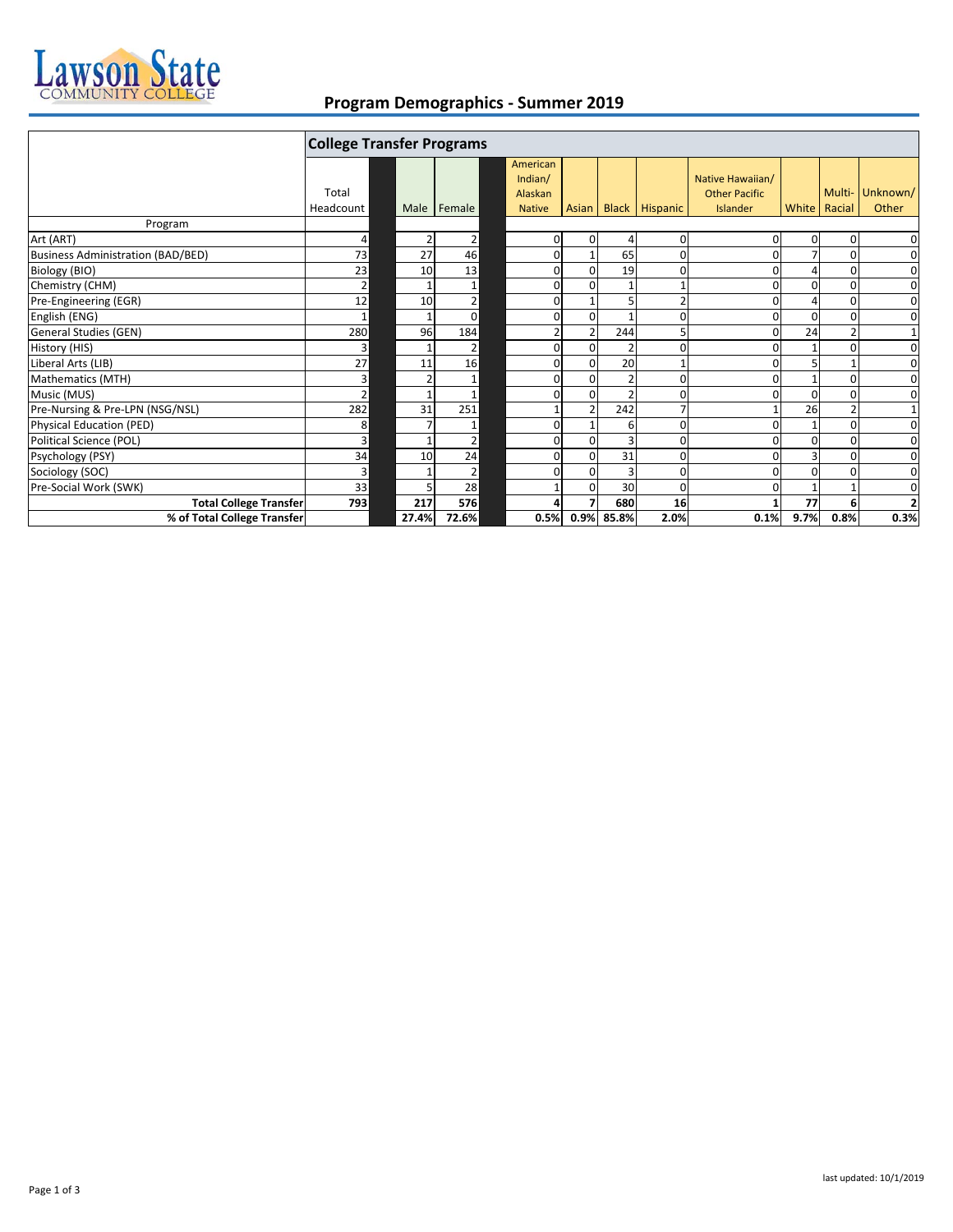

## **Program Demographics ‐ Summer 2019**

|                                                  | <b>Career Technical Programs</b> |                          |                         |                         |                |                |                |                      |                |                |                 |
|--------------------------------------------------|----------------------------------|--------------------------|-------------------------|-------------------------|----------------|----------------|----------------|----------------------|----------------|----------------|-----------------|
|                                                  |                                  |                          |                         | American                |                |                |                |                      |                |                |                 |
|                                                  |                                  |                          |                         | Indian/                 |                |                |                | Native Hawaiian/     |                |                |                 |
|                                                  | Total                            |                          |                         | Alaskan                 |                |                |                | <b>Other Pacific</b> |                |                | Multi- Unknown/ |
|                                                  | Headcount                        | Male                     | Female                  | <b>Native</b>           | Asian          | <b>Black</b>   | Hispanic       | Islander             | White          | Racial         | Other           |
| Autobody Repair (ABR)                            | 6                                | 6                        | 0                       | $\mathbf 0$             | $\mathbf 0$    | 5              | $\mathbf{1}$   | $\Omega$             | 0              | $\mathbf 0$    | $\mathbf 0$     |
| Air Conditioning/Refrigeration (ACR)             | 50                               | 49                       | $\mathbf{1}$            | $\mathbf 0$             | $\mathbf 0$    | 33             | $\mathbf{1}$   | $\Omega$             | 13             | $\mathbf{1}$   | $\overline{2}$  |
| Accounting (ACT)                                 | $\overline{7}$                   | $\Omega$                 | $\overline{7}$          | $\mathbf 0$             | $\mathbf 0$    | $\overline{7}$ | $\mathbf 0$    | $\overline{0}$       | $\mathbf 0$    | $\Omega$       | $\mathbf 0$     |
| <b>AOT Programs (AOT)</b>                        | 13                               | 11                       | $\overline{2}$          | $\mathbf 0$             | $\mathbf 0$    | 10             | $\mathbf{1}$   | $\Omega$             | $\overline{2}$ | $\mathbf{0}$   | $\mathbf 0$     |
| Automotive Technology - GM ASEP (ASE)            | 8                                | $\overline{7}$           | $\mathbf{1}$            | $\mathbf 0$             | $\mathbf 0$    | $\overline{1}$ | $\mathbf{1}$   | $\Omega$             | 6              | $\Omega$       | $\mathbf 0$     |
| Automotive Technology - Ford Asset (ASF)         | 8                                | 8                        | $\mathbf 0$             | $\mathbf 0$             | $\mathbf 0$    | $\mathbf{1}$   | $\Omega$       | $\Omega$             | $\overline{7}$ | $\mathbf 0$    | $\Omega$        |
| Automotive Technology - Toyota T-Ten (AST)       | $\overline{4}$                   | $\overline{2}$           | $\overline{\mathbf{c}}$ | $\mathbf 0$             | $\mathbf 0$    | $\mathbf 0$    | $\mathbf 0$    | $\overline{0}$       | $\overline{3}$ | $\mathbf{1}$   | $\mathbf 0$     |
| <b>Automotive Mechanics (AUM)</b>                | 21                               | 19                       | $\mathbf 2$             | $\mathbf 0$             | $\mathbf 0$    | 13             | $\overline{4}$ | $\Omega$             | $\overline{4}$ | $\Omega$       | $\mathbf 0$     |
| Automated Manufacturing (AUT)                    | 19                               | 15                       | 4                       | $\mathbf 0$             | $\mathbf 0$    | 10             | $\mathbf{1}$   | $\overline{0}$       | 8              | $\mathbf 0$    | $\mathbf 0$     |
| Barbering (BAR)                                  | 16                               | 14                       | $\overline{2}$          | $\mathbf 0$             | $\mathbf 0$    | 16             | $\Omega$       | $\Omega$             | $\mathbf 0$    | $\mathbf 0$    | $\mathbf 0$     |
| <b>Building Construction (BUC)</b>               | $\mathbf 2$                      | $\overline{2}$           | $\mathbf 0$             | $\mathbf 0$             | $\mathbf 0$    | $\mathbf{1}$   | 0              | $\overline{0}$       | $\mathbf 1$    | $\Omega$       | $\mathbf 0$     |
| <b>Business Admin and Management (BUS)</b>       | 21                               | 6                        | 15                      | $\mathbf{1}$            | $\mathbf 0$    | 18             | $\mathbf 0$    | $\Omega$             | $\overline{2}$ | $\mathbf 0$    | $\mathbf 0$     |
| Commercial Art (CAT)                             | $\overline{2}$                   | $\overline{2}$           | $\mathbf 0$             | $\mathbf 0$             | $\mathbf 0$    | $\overline{2}$ | $\mathbf 0$    | $\Omega$             | $\overline{0}$ | $\mathbf 0$    | $\mathbf 0$     |
| Commercial Food Services/Culinary Arts (CFS/CUA) | 33                               | 16                       | 17                      | $\mathbf 0$             | $\mathbf 0$    | 31             | $\Omega$       | $\Omega$             | $\mathbf{1}$   | $\mathbf 0$    | $\mathbf{1}$    |
| Child Development (CHD)                          | 34                               | $\overline{2}$           | 32                      | $\mathbf 0$             | $\mathbf 0$    | 32             | $\mathbf 0$    | $\overline{0}$       | $\mathbf 1$    | $\mathbf{1}$   | $\mathbf 0$     |
| Computer Science-Bus Ed (CIB/CIM/CIS)            | 47                               | 32                       | 15                      | $\mathbf{1}$            | $\mathbf 0$    | 36             | $\mathbf{1}$   | $\Omega$             | 8              | $\mathbf{1}$   | $\mathbf 0$     |
| Cosmetology (COS)                                | 13                               | $\overline{1}$           | 12                      | $\mathbf 0$             | $\mathbf 0$    | 13             | 0              | $\Omega$             | $\mathbf 0$    | $\mathbf 0$    | $\mathbf 0$     |
| Criminal Justice (CRJ)                           | 5                                | $\overline{2}$           | $\overline{3}$          | $\mathbf 0$             | $\mathbf 0$    | 5              | $\Omega$       | $\overline{0}$       | $\mathbf 0$    | $\mathbf 0$    | $\mathbf 0$     |
| Dental Assisting (DAT)                           | $\overline{23}$                  | $\overline{1}$           | 22                      | $\mathbf 0$             | $\mathbf 0$    | 14             | $\mathbf 0$    | $\Omega$             | 8              | $\mathbf{1}$   | $\mathbf 0$     |
| Drafting (DDT)                                   | $5\overline{)}$                  | 5                        | $\mathbf 0$             | $\mathbf 0$             | $\mathbf 0$    | $\overline{4}$ | $\mathbf 0$    | $\Omega$             | $\mathbf{1}$   | $\mathbf 0$    | $\mathbf 0$     |
| Diesel Mechanics (DEM)                           | 12                               | 12                       | $\mathbf 0$             | $\mathbf 0$             | $\mathbf 0$    | 6              | $\overline{2}$ | $\Omega$             | $\overline{4}$ | $\Omega$       | $\mathbf 0$     |
| Diagnostic Medical Sonography (DMS)              | $\overline{7}$                   | $\Omega$                 | $\overline{7}$          | $\mathbf 0$             | $\mathbf 0$    | 5              | $\mathbf 0$    | $\Omega$             | $\overline{2}$ | $\mathbf 0$    | $\mathbf 0$     |
| <b>Emergency Medical Services (EMS)</b>          | $\overline{3}$                   | $\overline{\phantom{0}}$ | $\mathbf 1$             | $\overline{0}$          | $\mathbf 0$    | $\overline{2}$ | $\mathbf 0$    | $\Omega$             | $\mathbf 1$    | $\mathbf{0}$   | $\mathbf 0$     |
| <b>Hospitality Services Management (HSM)</b>     | $\mathbf{1}$                     | $\overline{1}$           | $\mathbf 0$             | $\mathbf 0$             | $\mathbf 0$    | $\mathbf{1}$   | $\mathbf 0$    | $\Omega$             | $\mathbf 0$    | $\Omega$       | $\mathbf 0$     |
| Industrial Electronics (ILT/ILE)                 | 15                               | 15                       | $\mathbf 0$             | $\mathbf 0$             | $\mathbf 0$    | 5              | $\mathbf 0$    | $\Omega$             | 8              | $\overline{2}$ | $\mathbf 0$     |
| Industrial Maintenance (INT)                     | $\overline{4}$                   | $\Delta$                 | $\overline{0}$          | $\mathbf 0$             | $\mathbf 0$    | $\overline{3}$ | $\mathbf 0$    | $\Omega$             | $\mathbf{1}$   | $\Omega$       | $\mathbf 0$     |
| <b>Licensed Practical Nursing (LPN)</b>          | 33                               | 4                        | $\overline{29}$         | $\mathbf 0$             | $\mathbf 0$    | 26             | $\mathbf 0$    | $\overline{0}$       | 6              | $\mathbf{1}$   | $\mathbf 0$     |
| <b>Medical Secretary (MDS)</b>                   | 20                               | $\mathbf{1}$             | 19                      | $\mathbf 0$             | $\mathbf 0$    | 18             | $\mathbf 0$    | $\Omega$             | $\overline{2}$ | $\mathbf{0}$   | $\mathbf 0$     |
| Management and Supervision (MST)                 | $\mathbf 1$                      | $\overline{1}$           | $\mathbf 0$             | $\mathbf 0$             | $\mathbf 0$    | $\mathbf{1}$   | $\mathbf 0$    | $\Omega$             | $\mathbf 0$    | $\mathbf 0$    | $\mathbf 0$     |
| Machine Tool Technology (MTT)                    | 12                               | $\mathbf{q}$             | 3                       | $\mathbf 0$             | $\mathbf{1}$   | $\mathbf{1}$   | $\overline{2}$ | $\Omega$             | 8              | $\Omega$       | $\mathbf 0$     |
| <b>Nursing Assistant (NAS)</b>                   | $\overline{2}$                   | $\overline{1}$           | $\mathbf{1}$            | $\mathbf 0$             | $\mathbf 0$    | $\overline{2}$ | $\mathbf 0$    | $\Omega$             | $\overline{0}$ | $\mathbf 0$    | $\mathbf 0$     |
| Nursing (NUR)                                    | 106                              | 11                       | 95                      | $\mathbf 0$             | $\overline{3}$ | 68             | $\overline{2}$ | $\mathbf{1}$         | 29             | $\overline{3}$ | $\overline{0}$  |
| Office Administration (OAD)                      | 5                                | $\Omega$                 | 5                       | $\mathbf 0$             | $\mathbf 0$    | $\overline{4}$ | $\mathbf{1}$   | $\overline{0}$       | $\mathbf 0$    | $\mathbf 0$    | $\mathbf 0$     |
| Plumbing (PLB)                                   | 10                               | 10                       | $\mathbf 0$             | $\mathbf 0$             | $\mathbf 0$    | 6              | $\mathbf{1}$   | $\Omega$             | $\overline{3}$ | $\Omega$       | $\mathbf 0$     |
| Real Estate (RLS)                                | $\mathbf 1$                      | $\Omega$                 | $\mathbf 1$             | $\mathbf 0$             | $\mathbf 0$    | $\mathbf{1}$   | $\mathbf 0$    | $\mathbf{0}$         | $\mathbf 0$    | $\mathbf 0$    | $\mathbf 0$     |
| Radio/TV Broadcasting (RTV)                      | 3                                | 3                        | $\mathbf 0$             | $\mathbf 0$             | $\mathbf 0$    | $\overline{3}$ | $\mathbf 0$    | $\Omega$             | $\mathbf 0$    | $\mathbf 0$    | $\mathbf 0$     |
| Social Work Technician (SWT)                     | $\mathbf{1}$                     | $\Omega$                 | $\mathbf{1}$            | $\mathbf 0$             | $\mathbf 0$    | $\mathbf{1}$   | $\mathbf 0$    | $\overline{0}$       | $\mathbf 0$    | $\mathbf{0}$   | $\mathbf 0$     |
| Welding (WDT)                                    | $\overline{34}$                  | 31                       | 3                       | $\mathbf 0$             | $\mathbf 0$    | 18             | $\mathbf{1}$   | $\Omega$             | 15             | $\Omega$       | $\mathbf 0$     |
| <b>Total Career Technical</b>                    | 607                              | 305                      | 302                     | $\overline{\mathbf{2}}$ | 4              | 423            | 19             | $\mathbf{1}$         | 144            | 11             | 3               |
| % of Total Career Technical                      |                                  | 50.2%                    | 49.8%                   | 0.3%                    | 0.7%           | 69.7%          | 3.1%           | 0.2%                 | 23.7%          | 1.8%           | 0.5%            |
|                                                  |                                  |                          |                         |                         |                |                |                |                      |                |                |                 |